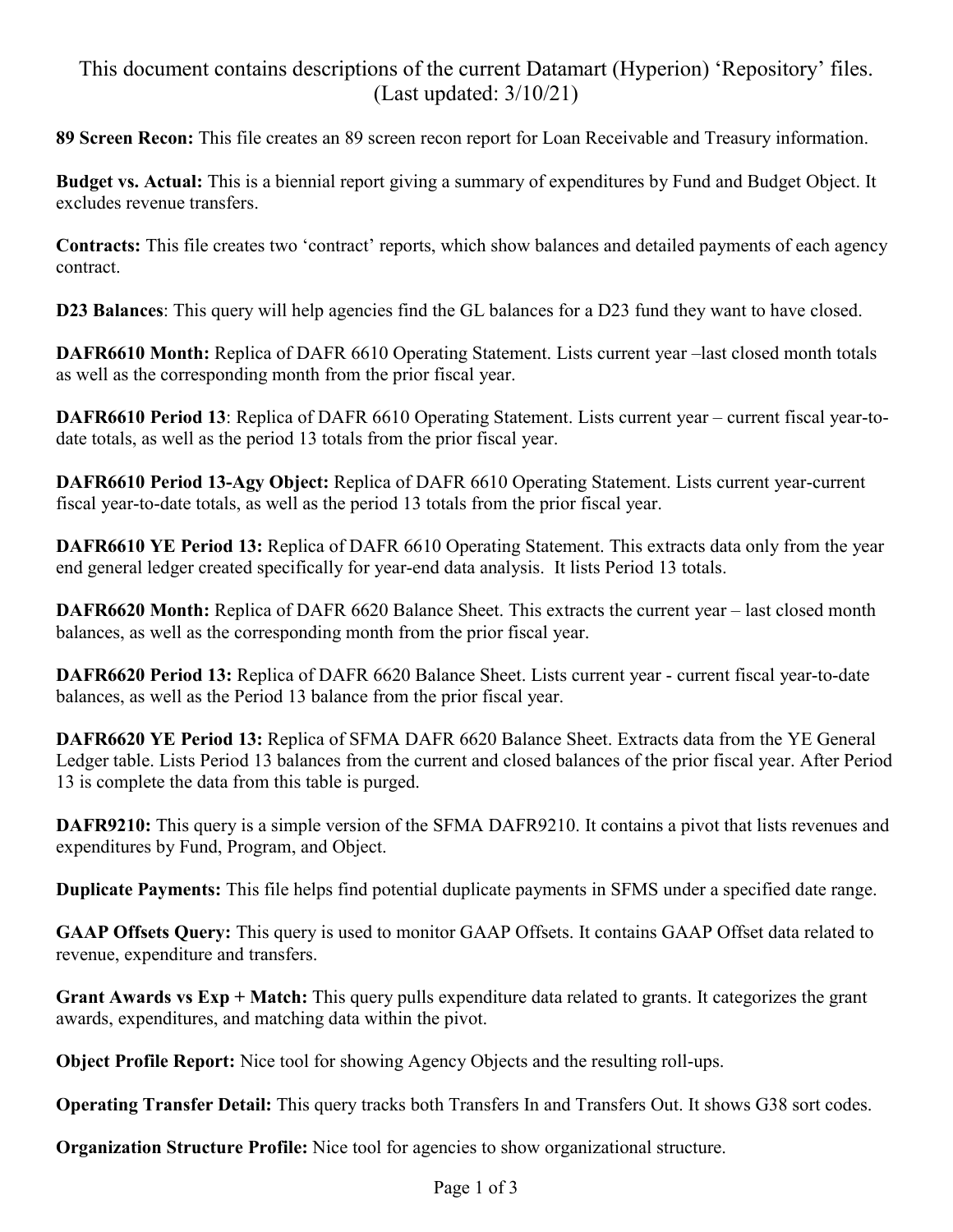**ORBITS All Acct Event Detail:** This 'All Accounting Event' table query is designed to provide detail accounting transaction data to be used in conjunction with a query of the Budget Actuals table.

**ORBITS Budget Actuals Report:** View your LAB and Actuals by Compt Source Group, Cross Reference Number, Appd Fund, and GL Account.

**OSPS - ACA Hours:** This query will return all eligible hours under the Affordable Care Act (ACA) for an employee or multiple employees, for a user defined period of time.

**OSPS –Balance Leave Report:** This file pulls remaining OSPS leave balances for the various leave types desired (VA, LA, PB, SL, etc.), which is based on a pay period.

**OSPS - Comp Time Ending Balance:** This report provides Comp time ending balances based on your agency number and specific payroll load date.

**OSPS – Detailed Monthly Time:** This file contains detailed monthly time data for OSPS. It uses only standard pay type codes.

**OSPS- Diff-Overtime Pay:** This report gives you total hours by employee for the pay period(s) and all differential pay according to Agency Object.

**OSPS – FMLA/OFLA Hrs Used:** This is an upgrade and replacement to the previous 'OSPS - Payroll FMLA' Repository file. This file returns FMLA/OFLA hours used within a 12-month rolling period.

**OSPS – Furlough Work Schedules:** Use this query to find out which schedules your employees, who have taken furlough (code LA), are using.

**OSPS - LAR Report:** This file, if run monthly, will provide 'Leave Accrual Report' data for managers in a spreadsheet format.

**OSPS- LX Usage:** This payroll report tracks leave type "LX" (military leave without pay) by employee by month.

**OSPS – Non-Standard Work Sched:** Use this query to identify employees using a work schedule other than the standard AA7, BA7, or BB7 schedules.

**OSPS - OSHA 300:** This file is used to provide counts to HR for annual OSHA report.

**OSPS - Permanent and Temp Emp:** This report includes 2 queries. Both deal with labor costs & hours for employees.  $1<sup>st</sup>$  is for Permanent/ $2<sup>nd</sup>$  is for Seasonal employees.

**OSPS – PEBB Reconciliation:** This file is to help verify an employee's LWOP and actual work hours to see if they qualified for benefits.

**OSPS - PERS LWOP Report:** This file provides what hours are used and how much money is paid for a month when PERS requests salary breakdowns.

**OSPS – Specific Work Schedule:** Use this query to find out which employees are currently using a specific work schedule you designate.